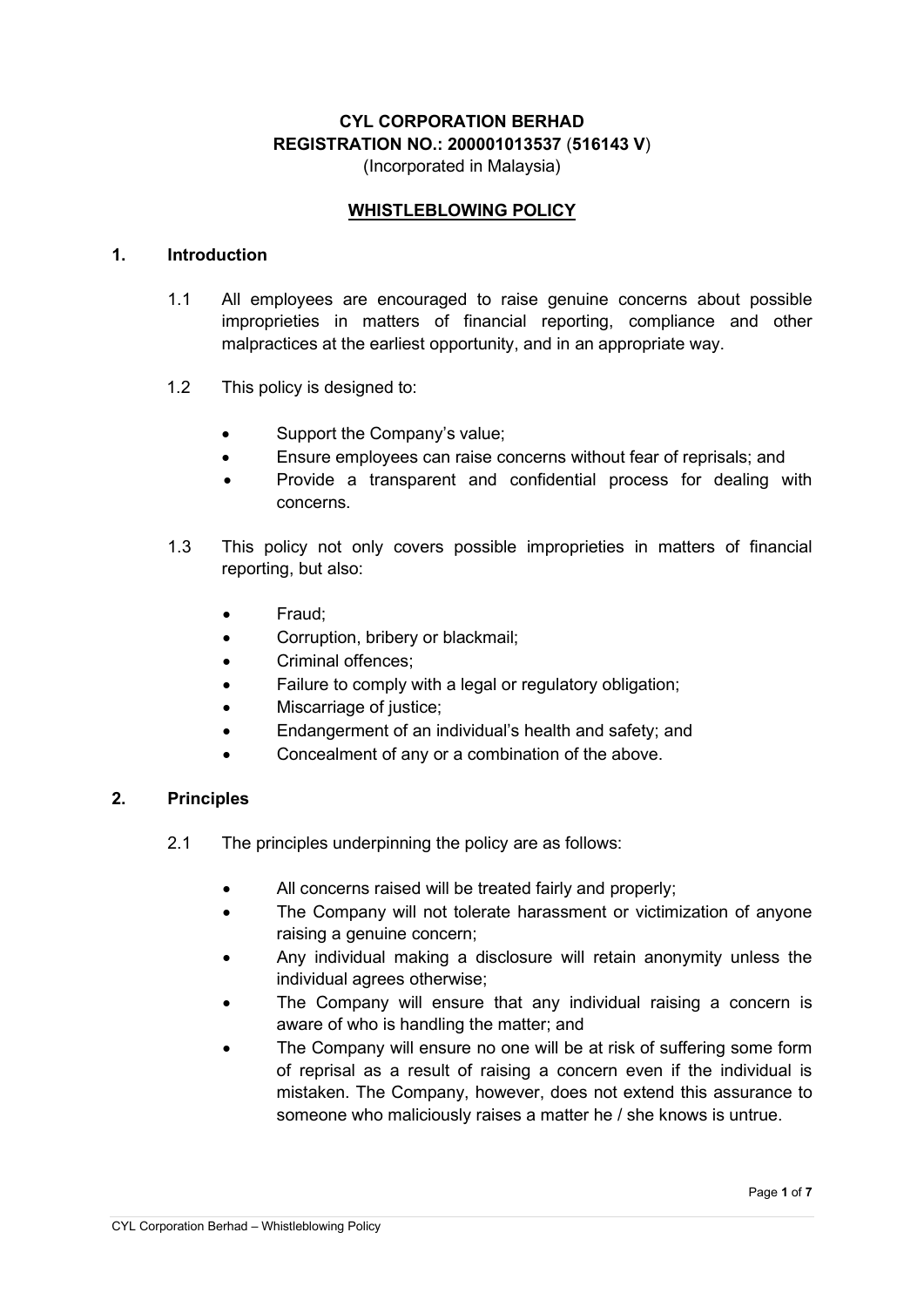## 3. Whistle-Blower Channel

3.1 If any employee believes reasonably and in good faith that malpractice exists in the work place, the employee should report this immediately to the line manager. However, if for any reason the employee is reluctant to do so, then the employee should report the concern via the following channels:

| <b>Name</b>                   | <b>Audit Committee</b> | <b>Board of Directors</b> |      |
|-------------------------------|------------------------|---------------------------|------|
| Mdm Tang Sook Kuen            | Chairperson            | Independent               | Non- |
|                               |                        | <b>Executive Director</b> |      |
| Y. Bhg. Tan Sri Abu Talib Bin | Member                 | Non-Independent Non-      |      |
| Othman                        |                        | Executive                 |      |
|                               |                        | Director/Chairman         |      |
| Mr Ong Chong Chee             | Member                 | Independent               | Non- |
|                               |                        | <b>Executive Director</b> |      |
| Ms Gan Kok Ling               | Member                 | Independent               | Non- |
|                               |                        | <b>Executive Director</b> |      |

Any report can be submitted confidentially via email to any one of the following Audit Committee members:

| <b>Name</b>                                           | <b>Email Address</b>    |
|-------------------------------------------------------|-------------------------|
| Mdm Tang Sook Kuen                                    | sktang350@gmail.com     |
| Y. Bhg. Tan Sri Abu Talib Bin   talibothman@yahoo.com |                         |
| Othman                                                |                         |
| Mr Ong Chong Chee                                     | chongchee.ong@gmail.com |
| Ms Gan Kok Ling                                       | jonq8@hotmail.com       |

The above-mentioned persons will provide the employee counseling advice. The concerns will be reported to the Company without revealing the employee's identity.

3.2 Employees' identities will not be disclosed without prior consent. Where concerns cannot be resolved without revealing the identity of the employee raising the concern (i.e. if the evidence is required in court), a dialogue will be carried out with the employee concerned as to whether and how the matter can be preceded.

### 4. Procedures: Initiation

4.1 All employees are encouraged to raise genuine concerns about impropriety at the earliest opportunity, and in an appropriate way. Conduct becomes reportable when it happens or when it is reasonably likely to occur.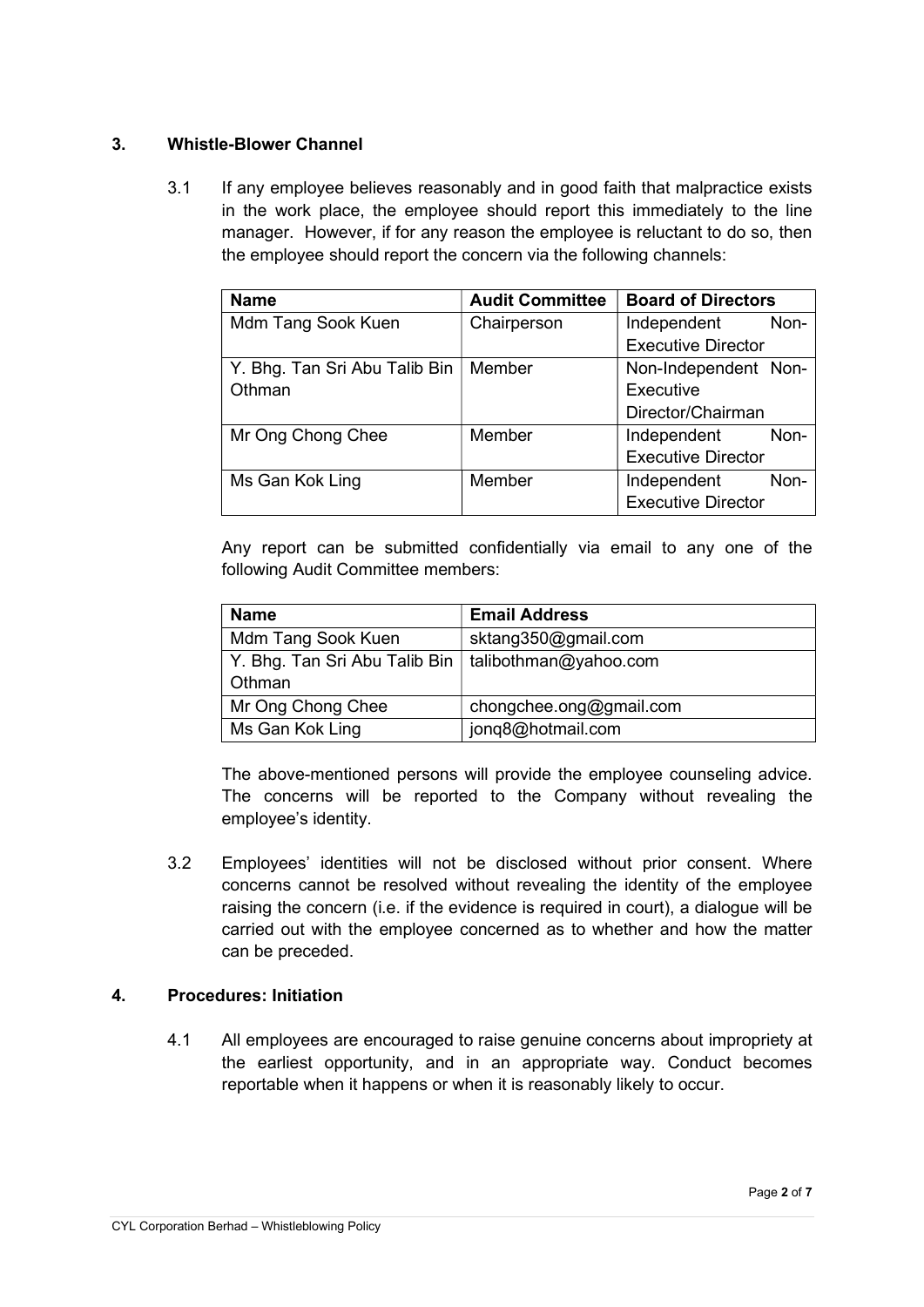- 4.2 As a first action, a whistleblower should raise concerns using the method below:
	- (i) A report should be raised with the employee's manager who will then notify the Audit Committee. This depends, however, on the seriousness and sensitivity of the issues involved and who is suspected of the misconduct. The manager must undertake to treat all allegations in a confidential and sensitive manner, as set out in this Policy.

The manager notified:

- has the responsibility to ensure that concerns raised are taken seriously.
- where appropriate, should investigate properly and make an objective assessment of the concern.
- has the responsibility to ensure that the action necessary to resolve a concern is taken.
- must keep the employee advised of progress.
- (ii) However, if for some reason the whistleblower does not feel comfortable to report through his or her manager, then he or she has the right to bypass the management structure and take his concerns directly to the Audit Committee.
- 4.3 Concerns must be raised in writing via email. The following information must be available in order for the Audit Committee to proceed with the investigation:
	- (i) Background of the individual initiating the allegation:

Name, Department and Office of the employee.

(ii) Date(s), details and reasons why the individual is concerned about the conduct:

While the individual is not expected to prove beyond doubt the truth of the allegation or provides supporting documents at the initiation stage, the individual needs to demonstrate that there are reasonable grounds for his/her concerns.

### (Refer to Attachment 1 for sample report format)

4.4 The individual may independently engage professional advice or guidance on how to pursue the matter before coming forth. The individual may have colleagues, friends or legal adviser present during any meetings or interview with the Audit Committee.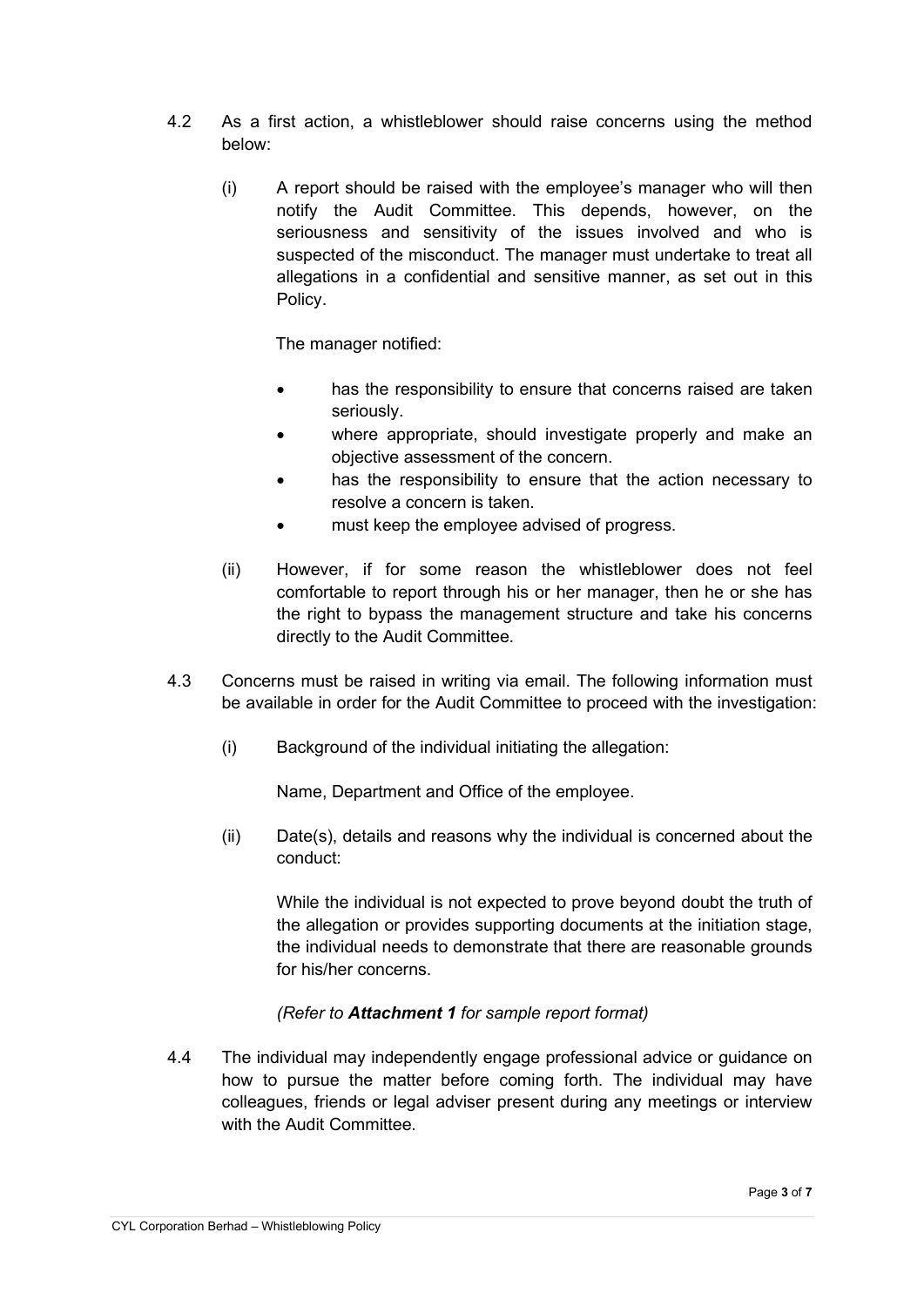## 5. Procedures- Investigation & Follow-up

- 5.1 The Audit Committee is committed to investigate and address all cases of reported misconduct. The Audit Committee shall:
	- (i) receive and filter complaints;
	- (ii) determine actions to be taken;
	- (iii) assign investigations;
	- (iv) ensure closures and conclusion; and
	- (v) report to the relevant authorities.
- 5.2 The Audit Committee will ensure that the individual raising a concern is notified of the person (owner) who is handling the matter.
- 5.3 In order to protect individuals and those accused of misconduct, initial enquiries will be made to decide whether an investigation is appropriate and, if so, what form it should take. The concern raised may:
	- (i) require immediate remedial action before the investigation is conducted or concluded;
	- (ii) be investigated internally by management, internal audit and independent inquiry or through a disciplinary process;
	- (iii) be referred to the Board of Directors for further action; and
	- (iv) be referred to law enforcement for criminal investigation.
- 5.4 Based on the level of severity, the Audit Committee shall determine the channel for investigation and follow-up action.

| Severity   Channel<br>Level |                                | <b>Findings to report to</b> |
|-----------------------------|--------------------------------|------------------------------|
|                             | <b>Audit Committee</b>         | <b>Audit Committee</b>       |
|                             | Delegated to Senior Management | Audit Committee              |

The members of the Senior Management for this purpose this Policy shall be:

- Managing Director
- Executive Directors
- 5.5 The whistleblower may seek follow-up information about an investigation of a report or any consequent action taken. Subject to legal limitation, the whistleblower will be kept informed of the final outcome of the investigation.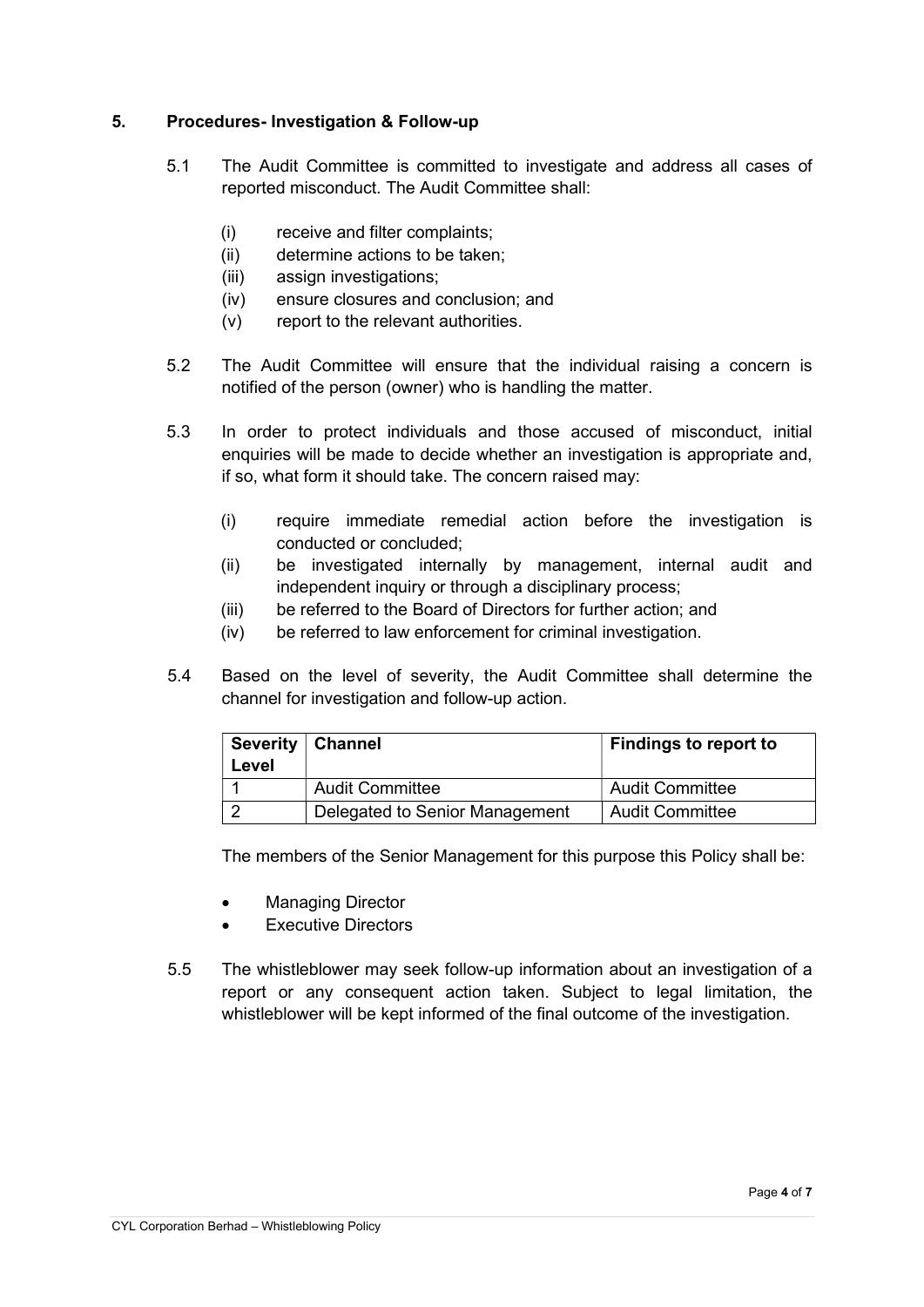## 6.0 Reports to the Board of Directors

- 6.1 The Audit Committee shall update the Board of Directors on the progress and conclusion of each investigation on a periodic basis.
- 6.2 If there are matters that require the Board's attention immediately, the Audit Committee may request the Company Secretary to arrange for an ad-hoc meeting.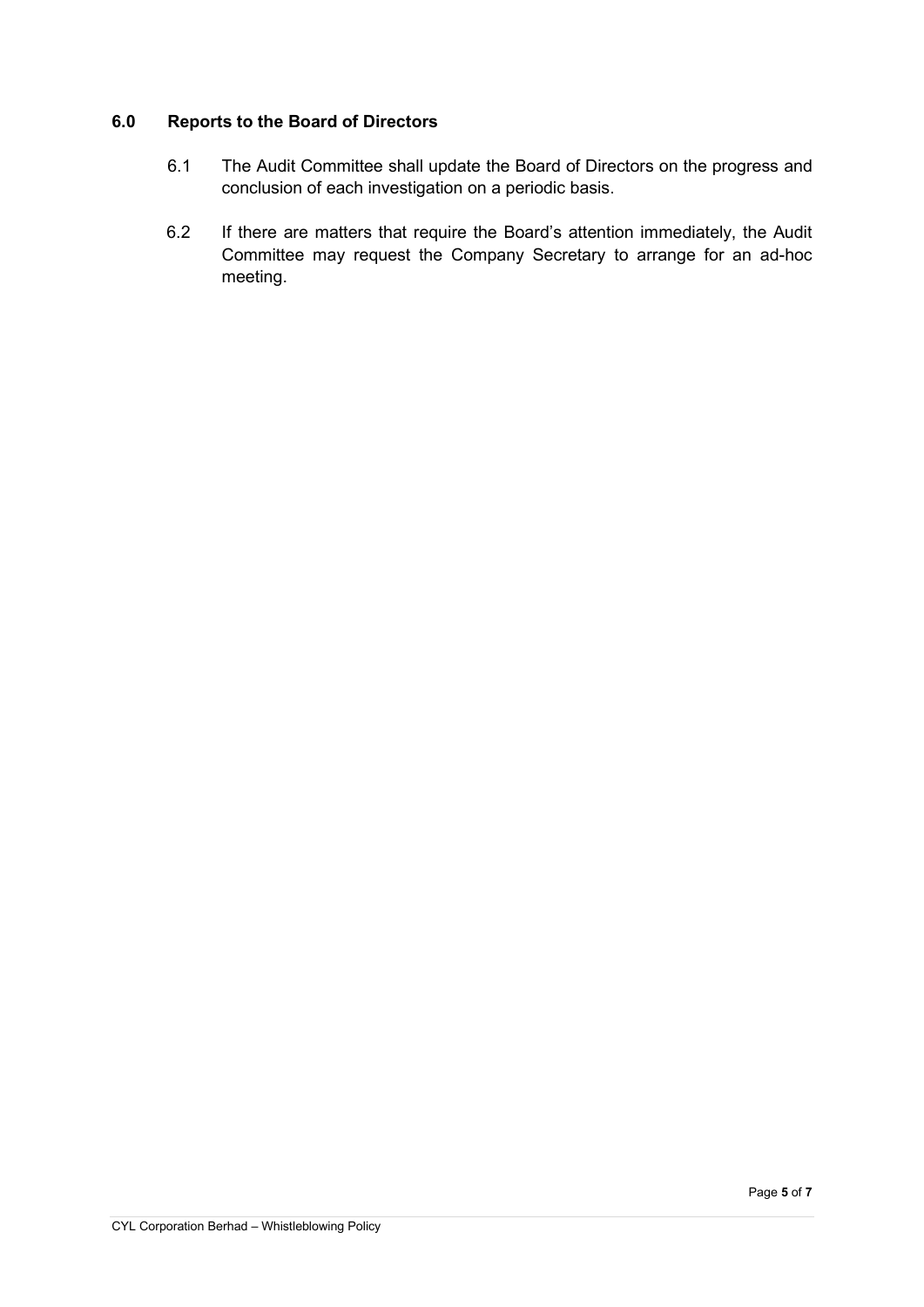#### ATTACHMENT 1

## WHISTLEBLOWING REPORT

## The Reporting Individual (if not anonymous)

| <b>The Report</b> |  |
|-------------------|--|

## Parties Involved (kindly use a separate sheet if more space is required)

|            | Party 1 | Party 2 |
|------------|---------|---------|
| Name       |         |         |
| Position   |         |         |
| Department |         |         |
| Company    |         |         |
| Location   |         |         |

| Evidence/Reference Documents: |
|-------------------------------|
|                               |
|                               |